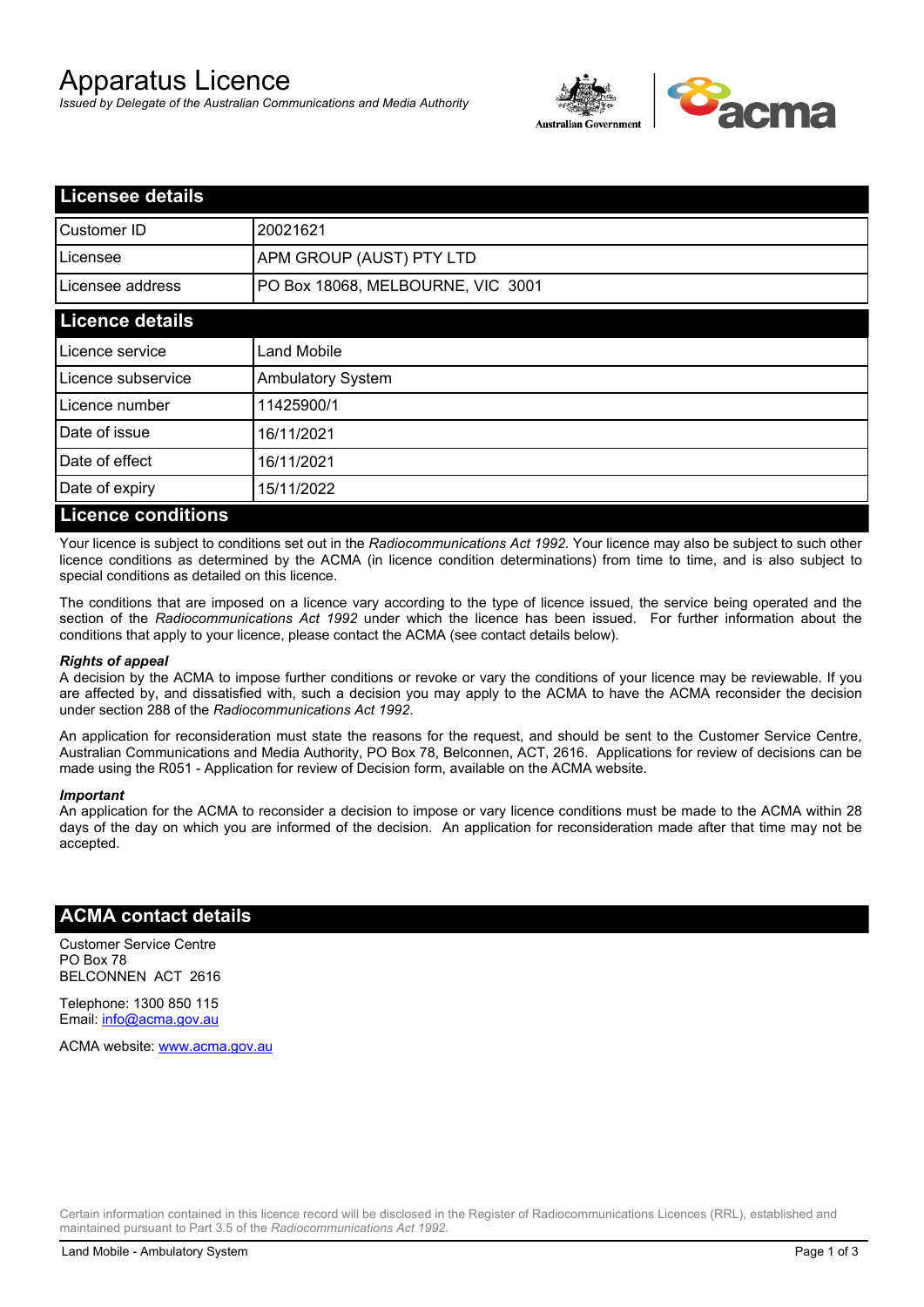# **Advisory Notes applying to licence no.: 11425900/1**

Conditions applicable to the operation of Ambulatory System station(s) authorised under this licence can be found in the Radiocommunications Licence Conditions (Apparatus Licence) Determination and the Radiocommunications Licence Conditions (Land Mobile Licence) Determination. Copies of these determinations are available from the ACMA and from the ACMA home page (www.acma.gov.au).